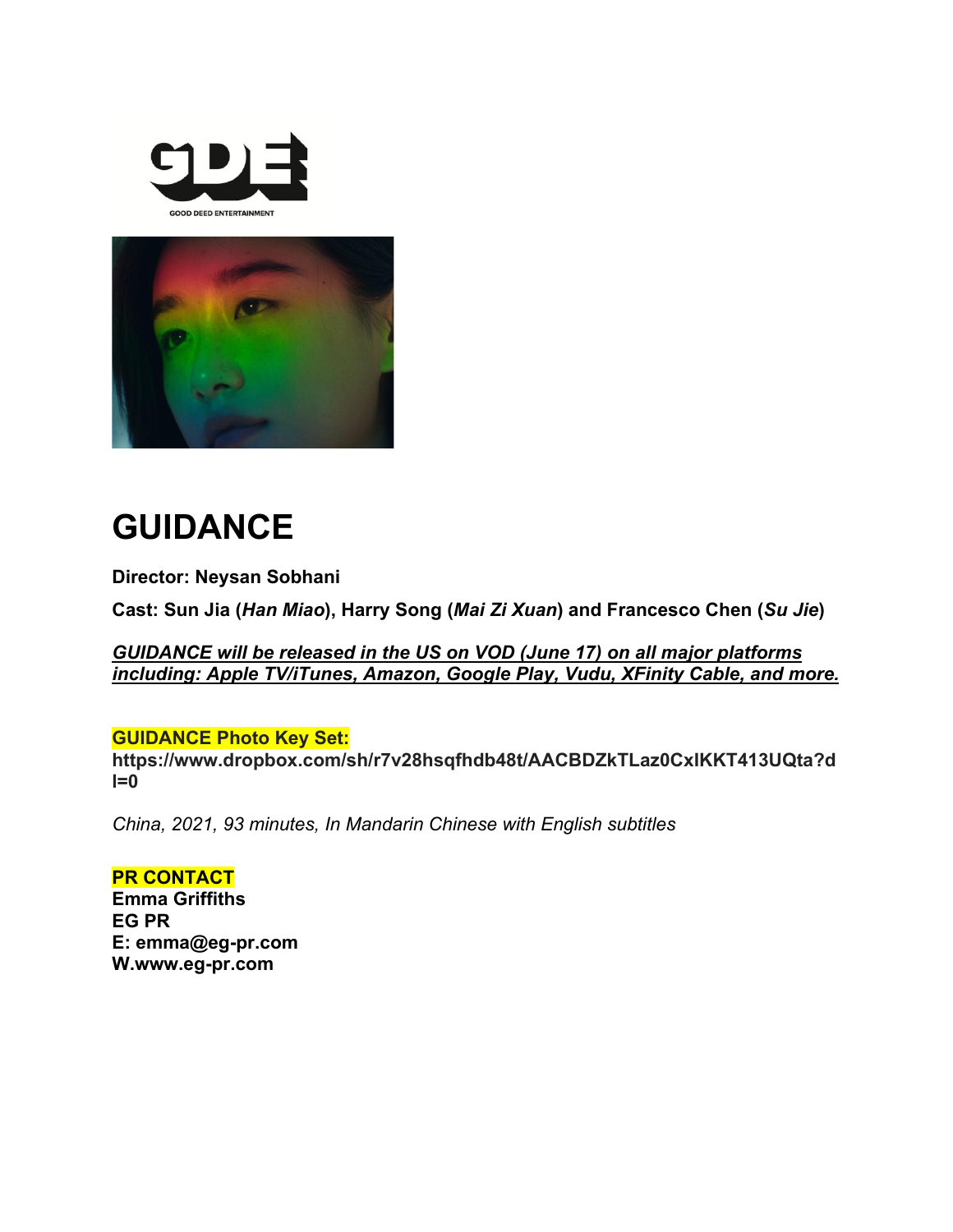#### **GUIDANCE- SYNOPSIS**

In the not-too-distant future, humanity slowly rebuilds itself a decade after The Great War. Believing that the ability to lie is the root cause of the devastating conflict, a tech entrepreneur creates a pill containing a nanotechnology app known as "Guidance" that allegedly will make everyone more enlightened. Once swallowed, an A.I. "installs" in the person's nervous system and aids their ability to detect deception in other people among other enhancements.

A young couple goes on a weekend retreat to the countryside, and they begin to use Guidance. However, recent events have potentially compromised their trust in one another. With the tech in their bodies, the couple tries to subvert Guidance in the hopes of saving their relationship before it's too late.

# **GUIDANCE- DIRECTOR'S STATEMENT**

Truth and lies are often a central feature in our stories, both in the West and the East, including their resulting consequences, whether it be betrayal, forgiveness, love or mercy. In making GUIDANCE, I wanted to explore this vast topic using a Science Fiction lens, which is a perfect genre to reinterpret existing ideas.

I lived through a lot of societal conflict when I was younger, often unwilling or being forced to leave regions due to ethnic or civil war. I always wondered about the source of this all-encompassing conflict? Could we remove and eradicate conflict from the human experience? And is there a way technology can facilitate this? I have come to the conclusion that truth and trust have a tremendous impact in our lives, in addition to the ability to lie and deceive. From here, it became a natural progression to creating a device that could do two things: first, help guide you to become a better person in real time as you live your life. Second, it would help warn you if someone is lying or trying to deceive you. In essence we remove the "choice" of truth or lies inside us.

I wanted to explore this using a simple and small story of an ordinary couple placed in an extraordinary situation. A contained drama such as GUIDANCE also alleviates the pressures of a larger production, while still allowing us to delve into the minutiae of concepts and ideas.

To execute this vision as a non-native Chinese person, making a film in China, in Mandarin, has been an incredibly fascinating experience, although I've lived in China for many years. We had to remind ourselves that the film was also forging a slightly different path by being a rare combination of an indie/art film that was set in the future.

This Art+Future blended genre as a Chinese domestic film was somewhat new to audiences in China. To audiences outside China it may not be new, but it will be unexpected. Inevitably, from the start this project has always felt like an international film, rather than a localized film or a film localized to a specific country or culture.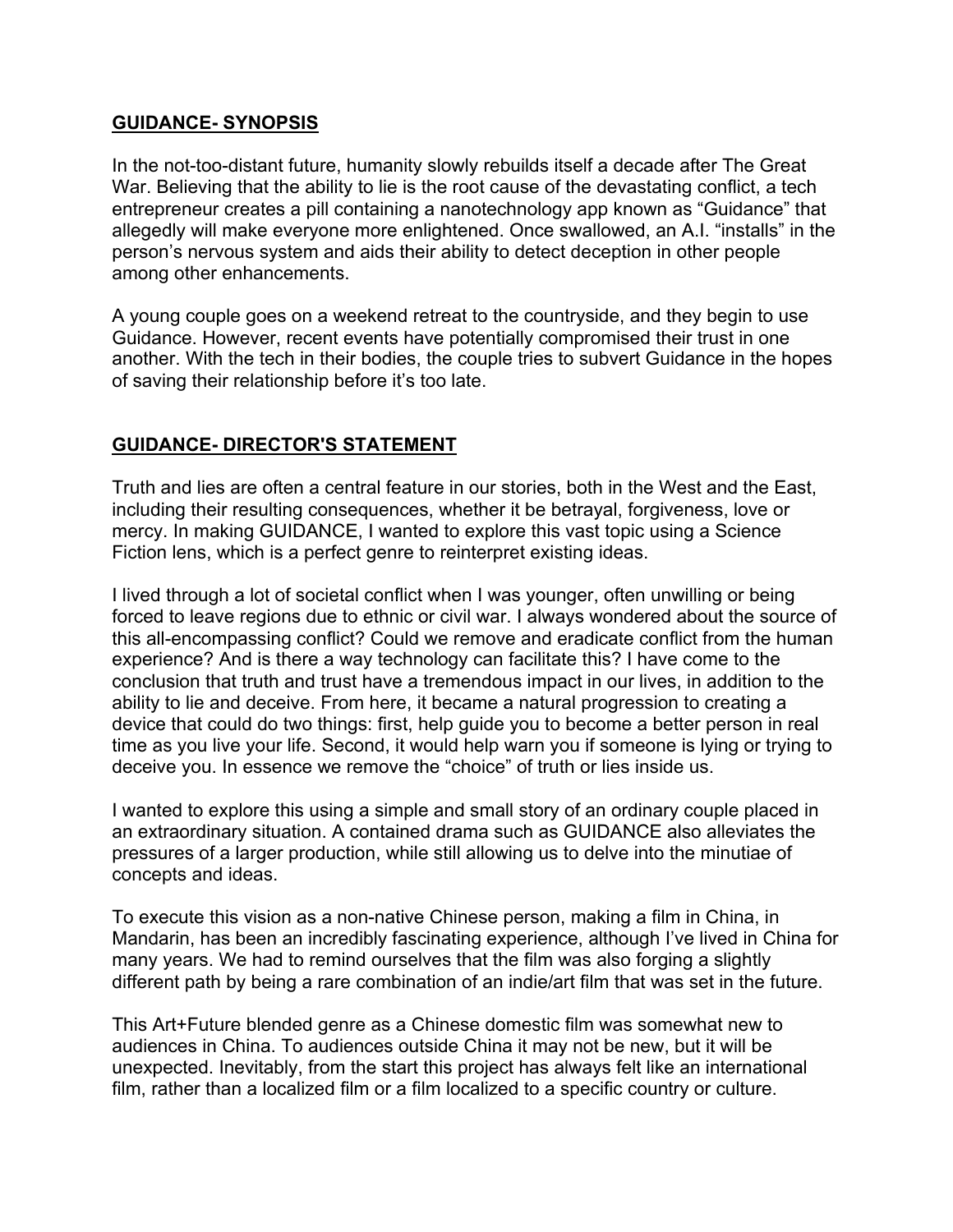Our team, and particularly myself, have all either been born in one region of the world, and then lived in a very completely different part of the world –all of us with diverse backgrounds and experiences, but the most common thread being China. Yet North America, Asia and the Middle East runs very deep in our collective experience. So, to me the film is not really a Chinese film, it is not a Western film, and it is not a Middle Eastern film (even though I am ethnically Persian/Iranian) and yet at the same time **it is all three.**

What I like to describe as the meditative or visual tapestry of the film are strongly inspired by both the modern Iranian and Asian filmmakers that have been an undoubtable influence, whether it be Kiarostami, Hou Hsiao-hsien or Kurosawa, not to mention the style of 'deceptive simplicity' of the stories brought to the world by any number of the masters of Iranian cinema.

And yet how we shot this film, and by that I include not only the nuts and bolts of which cameras we used, but also the narrative structure which is heavily tilted on the Western style of filmmaking, especially that of Hitchcock in terms of our puzzle piece approach. Using two aspect ratios (4:3 and 2.39) was central to shaping the story, where the 4:3 framing primarily is used for the main couple allowing us to squeeze them into the frame. This gives us at least a veneer of their emotional closeness. The widescreen framing occurs when the other couple are together, to provide a contrasting feeling of their distance. The two framings also help the audience understand the two timelines.

I was also drawn to the idea of exploring the intersection of three areas: humanity, nature and technology. Many speak about the need for humanity to co-exist with one other and with nature, but I strongly feel this is outdated. Co-existing and tolerance is not enough. We need a much larger vision, and much more noble ambition, which is not only harmony with each other and with nature, but unity. These themes play out throughout the film in various imagery and through the decisions and actions of the various characters, who represent various competing worldviews.

#### **Filmmaker Neysan Sobhani**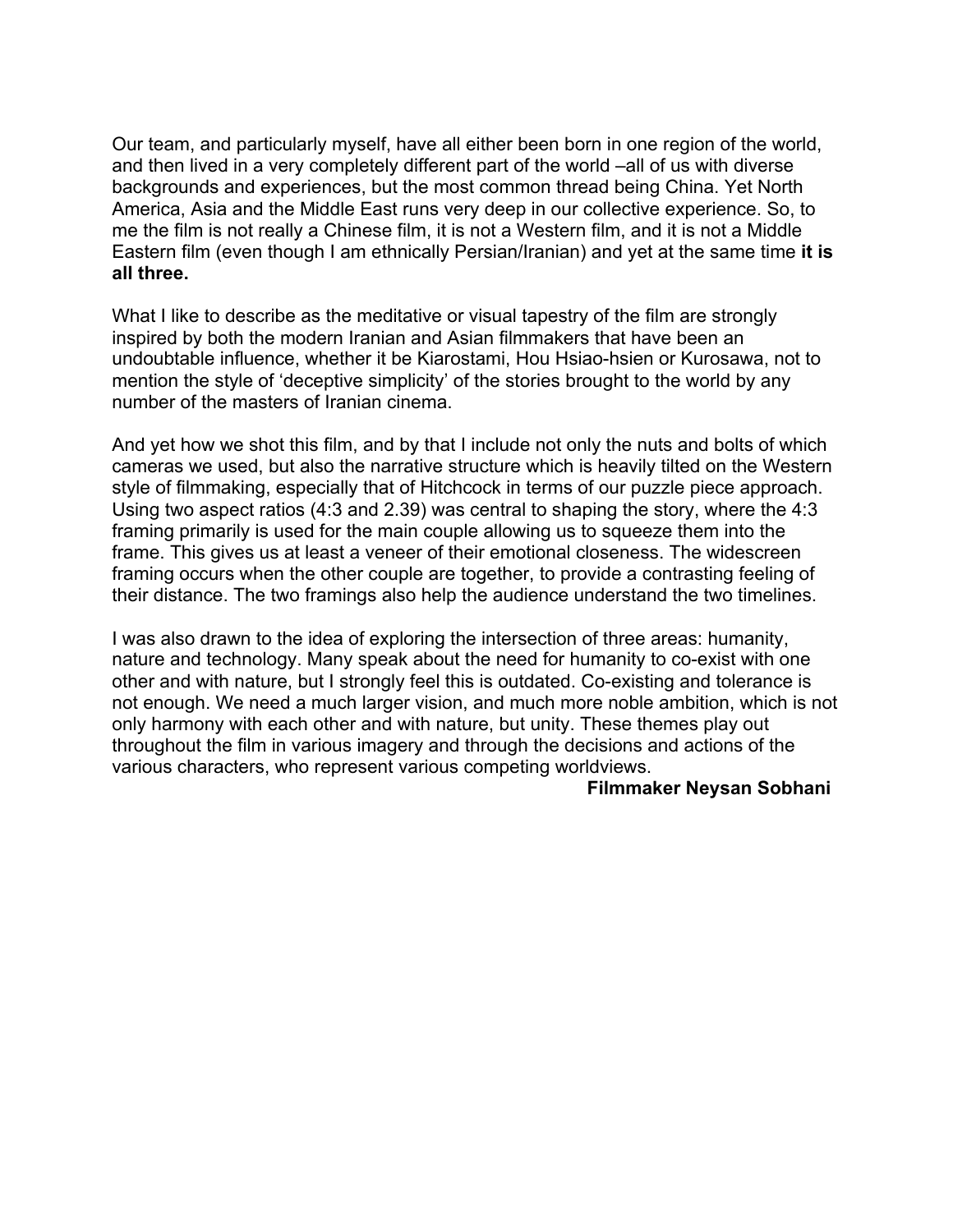# **GUIDANCE- FILMMAKER BIOGRAPHIES**

# **NEYSAN SOBHANI (WRITER/DIRECTOR/PRODUCER)**

Writer/Director Neysan Sobhani is an award-winning writer and director making short films and now his feature debut, GUIDANCE, in Asia. Raised in Asia and North America and at times officially stateless, his identity was shaped by the diverse places he lived, having fled war and conflict twice while young.

As a diaspora filmmaker, Sobhani's films have flavors of Asian and Western cinema, with his short films appearing in over 40 international film festivals around the world. Reframing audience perceptions of Chinese films through a blended genre approach, his feature film, GUIDANCE (2021), was released in cinemas across China in late 2021.

#### **FILMOGRAPHY:**

- Dimensions 2013 (short film)
- Passages 2014 (short film)
- Broken Places 2016 (short film)
- Transitions 2017 (short film)
- Wu Kong 2017 (Music Video)
- Guidance 2021 (Feature)

# **KHALIL FONG (EXECUTIVE PRODUCER)**

Khalil is one of the pre-eminent recording artists in Asia, releasing 16 music projects in his career, with social media followers of over 11 million people. He has previously won Asia's prestigious Golden Melody Award for Best Male Singer, iTunes Album of the Year, MTV Asia Best Male singer and many more.

# **SABA MAZLOUM (PRODUCER AND DIRECTOR OF PHOTOGRAPHY)**

Saba was Cinematographer on Stephen Chow's THE NEW KING OF COMEDY, Dai Si Jie's NIGHT PEACOCK, as well as working on Zhang Yimou's THE GREAT WALL, Tsui Hark's THE FLYING SWORDS OF DRAGON GATE and YOUNG DETECTIVE DEE.

# **ABOUT GOOD DEED ENTERTAINMENT**

Good Deed Entertainment (GDE) is an Ohio based independent studio dedicated to producing, financing, and distributing quality entertainment for under-served audiences. Its distribution slate includes recent releases *Summertime, Ma Belle, My Beauty*, and *Lucky Grandma*, in addition to the Academy Award nominated, *Loving Vincent*, and Spirit Award nominated, *To Dust*.

**Website: http://www.gooddeedentertainment.com/**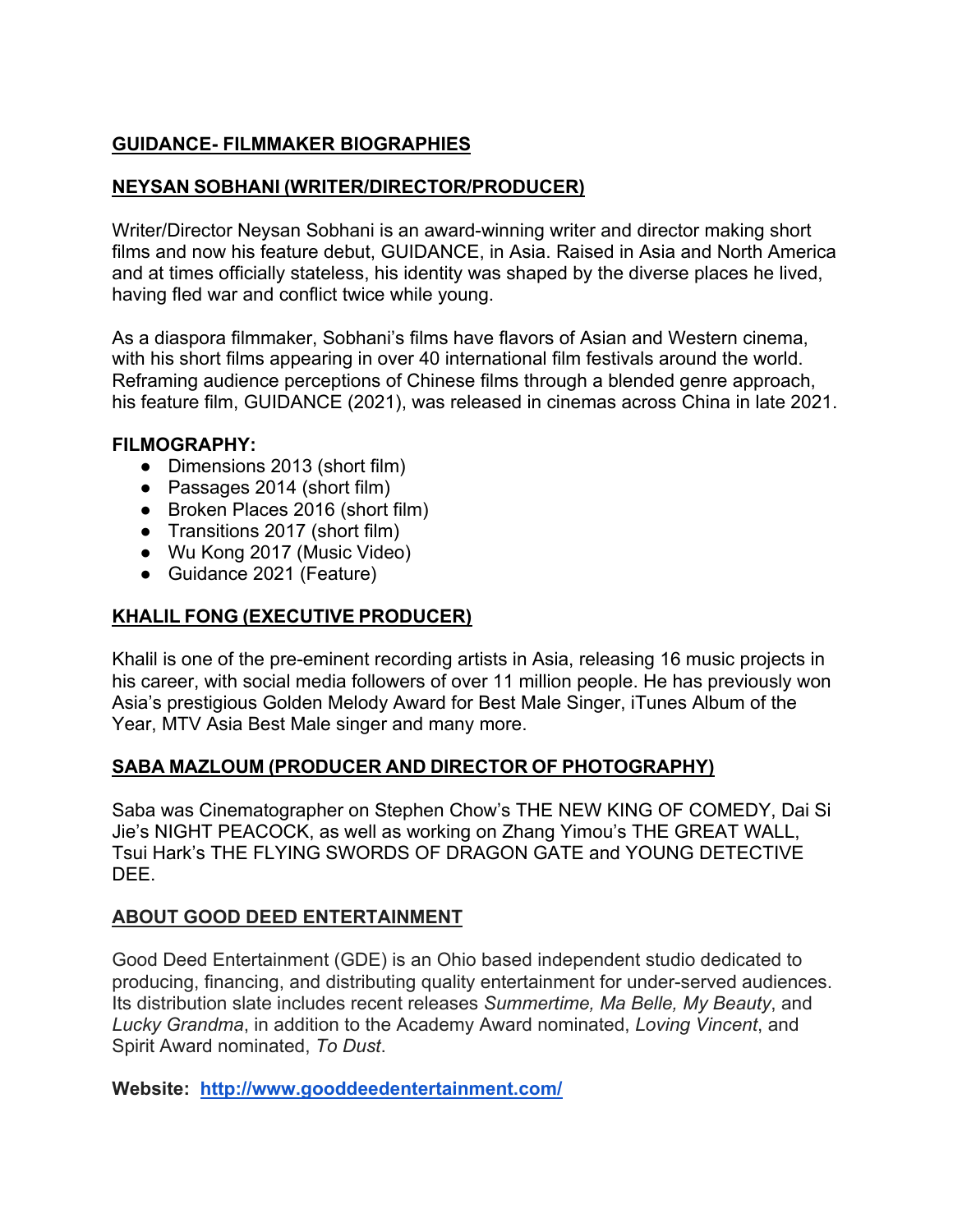#### **GUIDANCE- CAST & CREW LIST**

**Directed by**  Neysan Sobhani

#### **Written by**

Neysan Sobhani Anders R. Fransson Daniel Wang

# **Executive Producers**

Neysan Sobhani Khalil Fong Saba Mazloum Shahin Sobhani

**Director of Photography** Saba Mazloum

**Music composed and performed by** Navid Hejazi

**Production Design** Zoe Lee

#### **Edited by**

Neysan Sobhani

# **Main Cast**

Sun Jia Harry Song Francesco Chen

> 韩淼 Han Miao 孙佳 Sun Jia 麦子轩 Mai Zi Xuan 宋琦 Harry Song 苏杰 Su Jie 陈安 Francesco Chen 方小琴 Female Journalist 邱宇婕 Yu Chieh Chiu 大同 Da Tong 方大同 Khalil Fong 依依 Yi Yi 王苇杭 Udora Wang YZ[ '6\#2B- ]0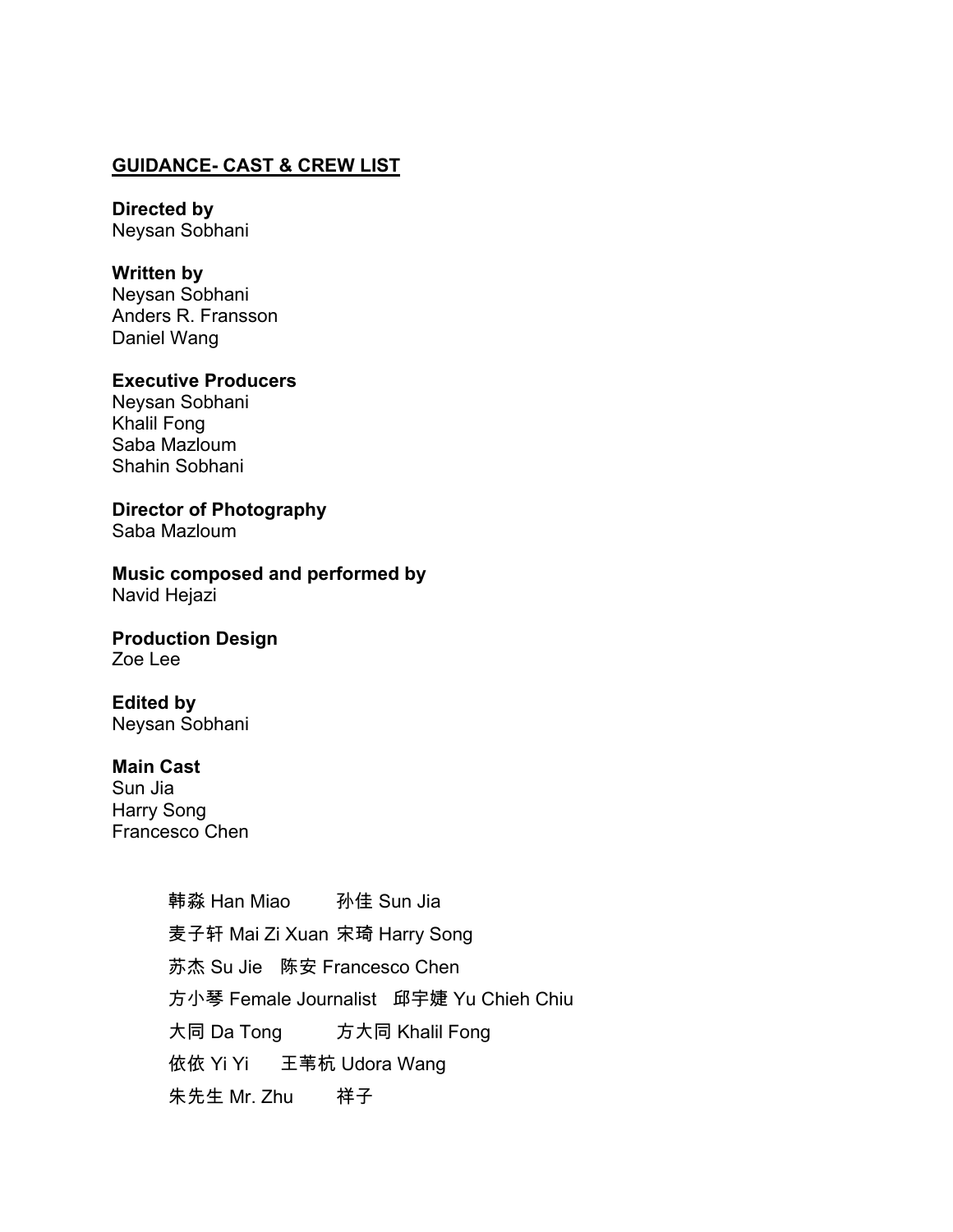苏杰男助理 Su Jie's Male Assistant 张坤

苏杰女助理 #1 Su Jie's Female Assistant #1 张欢

苏杰女助理 #2 Su Jie's Female Assistant #2 徐杰

姚典娜 灵儿 Ling (声音 voice)

李月 友希 Yuki (声音 voice)

杰克 Jack (声音 voice) Sacha Ghalili

男记者 Male Journalist (声音 voice) 刘洋

- 制片人 Producers Neysan Sobhani **Khalil Fong** Shahin Sobhani Saba Mazloum
- 联合制片人 Co-producers **Anders Fransson Handel Lee** 虞晓毅

副制片人 Associate Producers 梁玉兰 孙文童 薛媛 张仕豪

陈设美术 Set Decorator 王贯宇 副美术 Assistant Art Director 冯思思 美术助理 Art Department Assistant 杨欣潼 服裝造型设计 Costume Designer 李德雅 服裝製作顧問 Costume Production Consultant 梁江兒 朱颖 造型组长 Stylist 化妆师 Make-up Artist 相帅 髮型师 Hair Stylist 崔玉龙 服裝製作 Costume Production 衣道服飾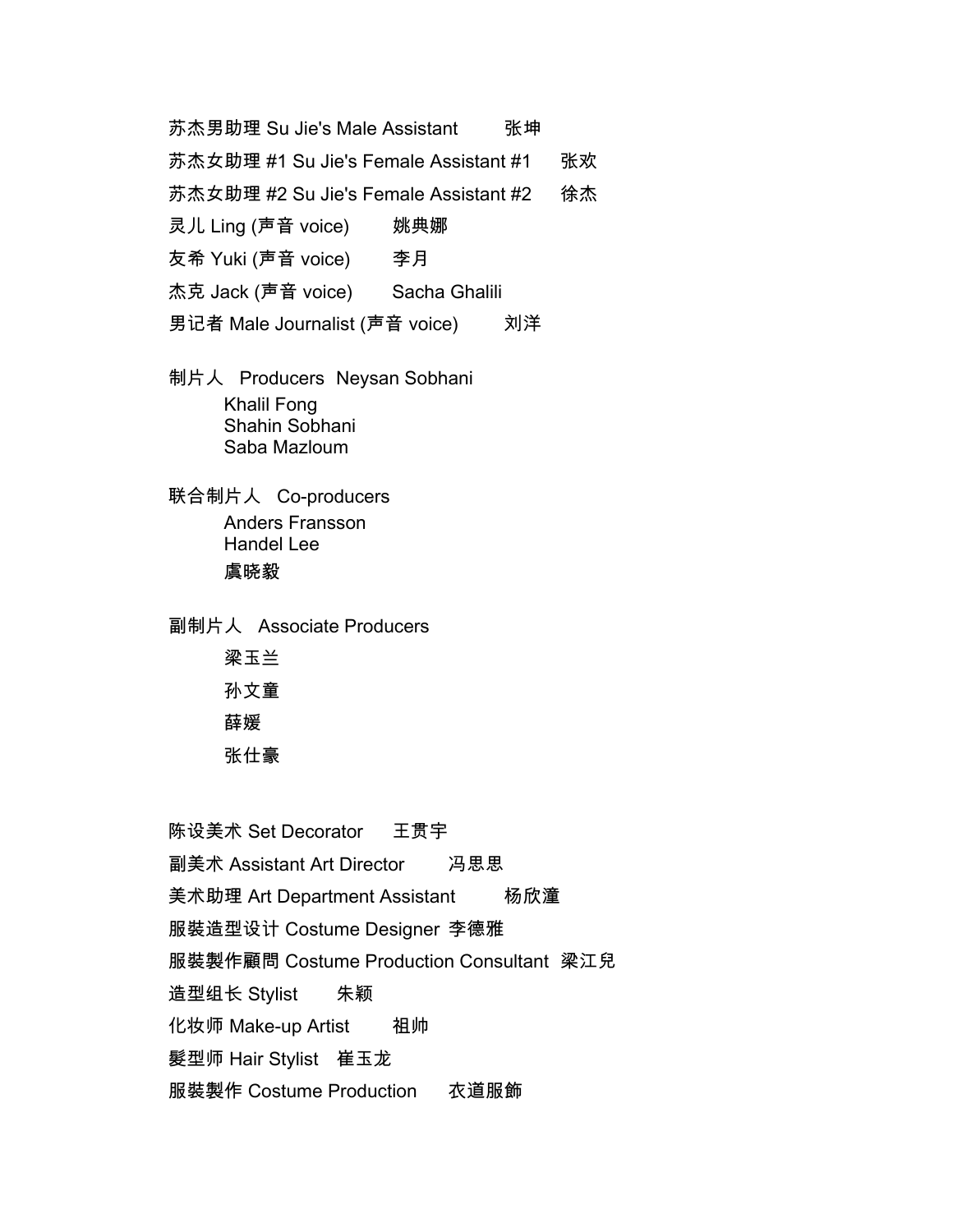声音后期制作 Sound Post Production by 敬真堂(北京)文化咨询有限公司 Pro Soul Studios 声音指导 Supervising Sound Editor Jarome Matthew 音频剪辑和拟音 Audio editing and foley 侯非 Zei Tian 对白补录选角指导 ADR Casting Supervisor 胡莹 对白剪辑 Dialogue Editing 王亚珊 Yashan Wang 音效剪辑 Sound Effects Editor Jeff Li 部分声音设计及混音 Additional Sound Design & Audio Mixing Jarome Matthew 录音师 Sound Recordist 李然 录音助理 Assistant Sound Recordist 徐杰 录音助理 Assistant Sound Recordist 李志强 作曲 Sound Design 胡莹 **Additional Footage Mitch Martinez** 第一副导 1st AD 侯雪 王苇杭 第二副导演 2nd AD 杨修治 第二第二副导演 3rd AD 江茫 场记 Script Supervisor 祁兰竹 制片主任 Unit Production Manager 叶伟绮 生活制片 Living Manager 李南 制片协调 Production Coordinator 刘亦隽 江如鸿 现场制片 Unit Manager 财务 Accountant 黄建华 场务 Unit Assistants 陈旭旭 张猛 吴闯闯

道具组长 Prop Master 吴元俊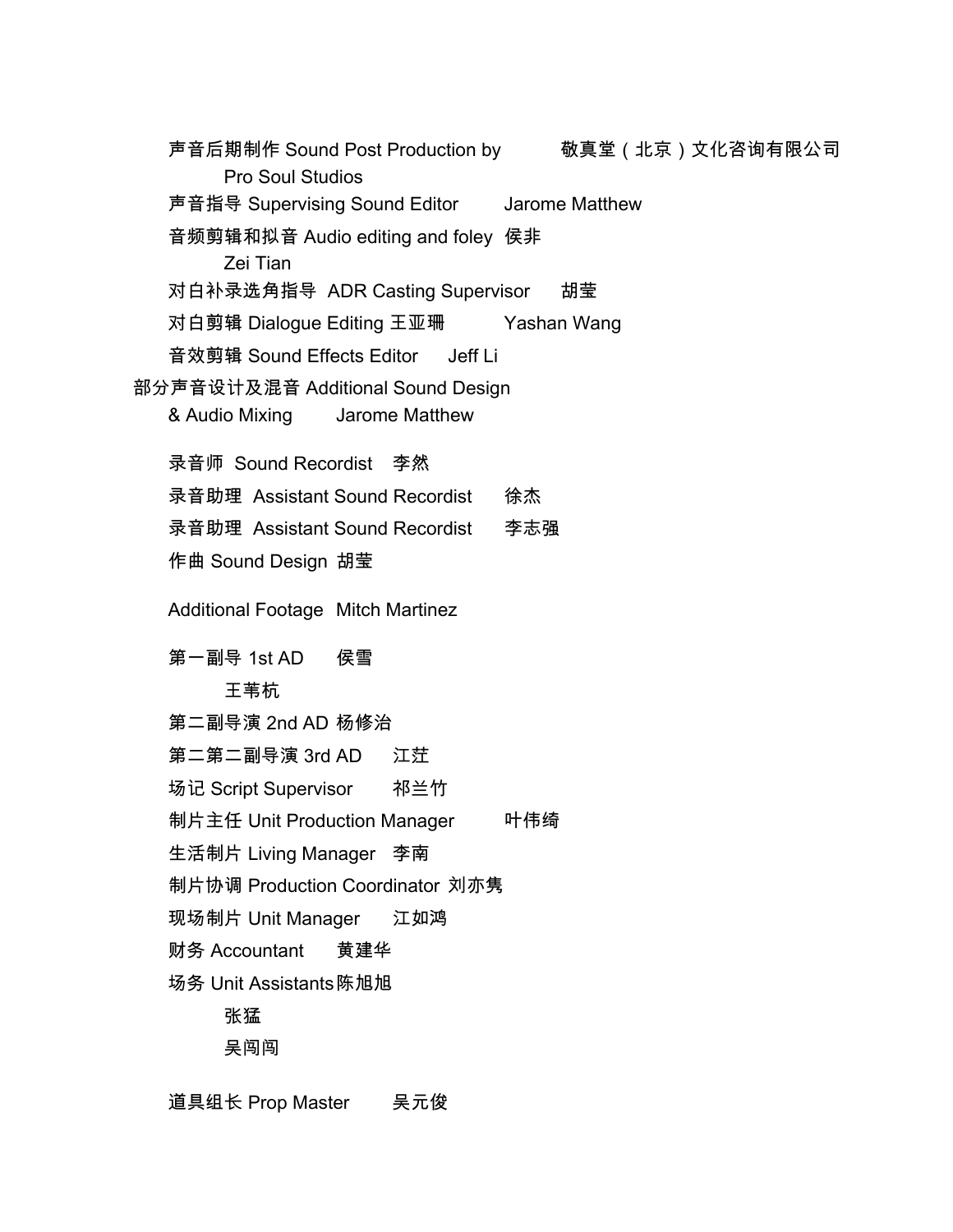副组长 Assistant Prop Master 王海飞 道具 Propsmen 安淑健 许海杰 吴卫国 赵龙 现场道具 On-set Propsmen 刘占强 常新朋

- 跟焦 Focus Puller 蒋建彬
- 摄影助理 Assistant 蔡文博
- 摄影助理 Assistant 陶涛
- 机械组长 Key Grip 许鹏
- 机械大助 Best Boy Grip 李文强
- 机械助理 Assistant 曹春锋
- 灯光组长 Gaffer 李信
- 灯光大助 Best Boy LX 王泽瑞
- 灯光助理 Assistants 王鹏

孙威伟

**DIT** 张敬泽

数字中间片制作 / Digital Intermediate by 数字王国文霆 ( 北京 ) 文化传媒有限公司 Digital Domain (Beijing) Limited 调色师 Digital Colorist 李大卫 David Rivero Martín 数字中间片制作总监 DI Executive Producer 辛然 Ran Xin 数字中间片制片 DI Producer 韩宁宁 Amy Han 数字中间片制片 DI Producer 丁文婧 Yami Ding 数字中间片制片助理 DI Producer Assistants 郑绮曼 Liz Zheng 刘超 Chao Liu 数字技术 Technical Pipeline 调色助理 Digital Colorist Assistants 张一弓 Severus Yin Zhang 数据管理及母版制作 Data Management & Mastering 匡俊宇 Junyu Kuang 马浩程 Haocheng Ma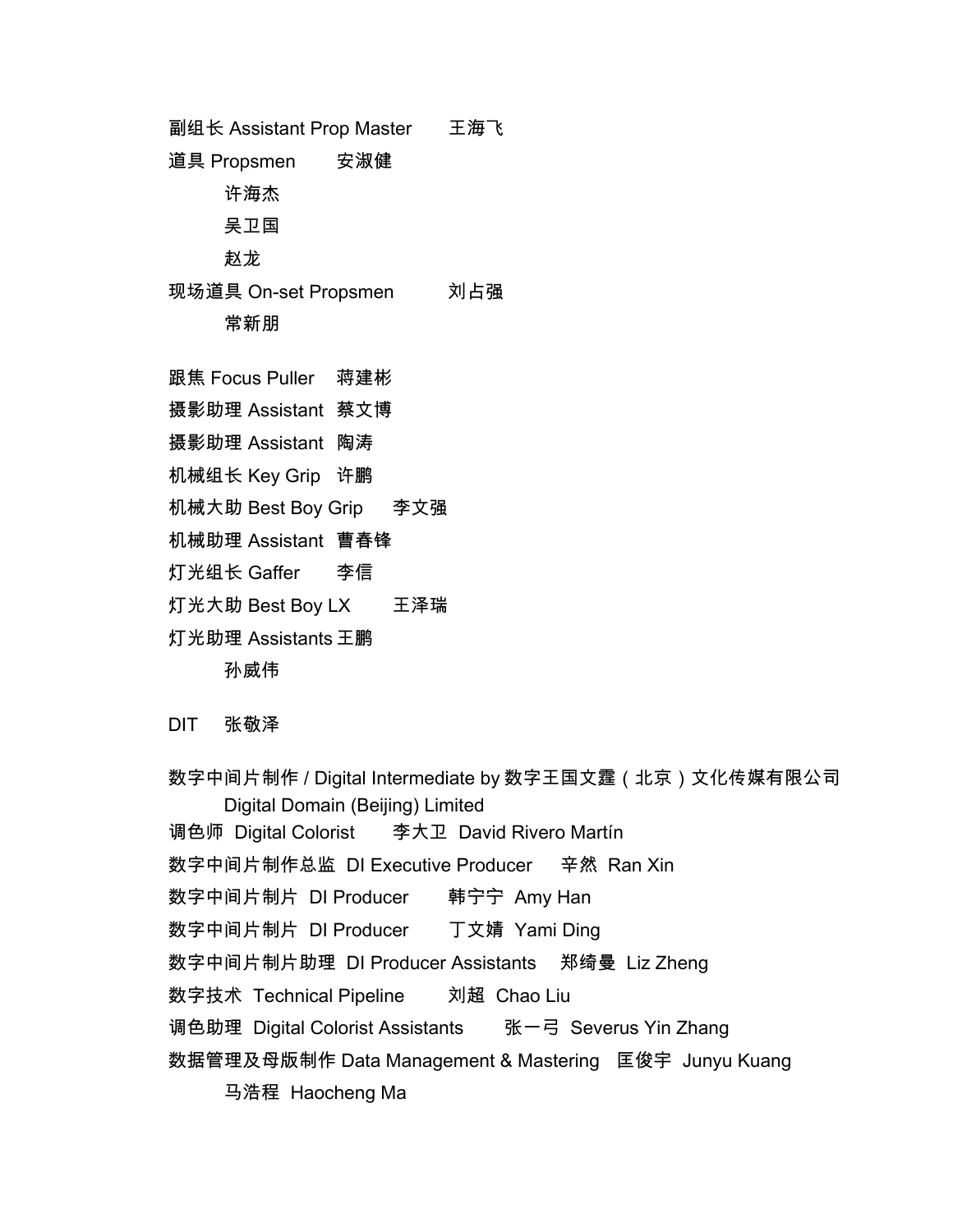谢伟彪 Jason Xie 杨丹 Dan Yang 技术支持 IT Support 陶伟 Wei Tao 杨宏伟 Hongwei Yang

艺术顾问 Production Design Consultant Houman Eshraghi 平面设计顾问 Graphic Design Consultant 李月 资深制作顾问 Senior Production Consultant 张翀 制作顾问 Production Consultant 杨慧 后期制作特效主管 Post VFX Coordinator 郭文超 故事医学顾问 Science Consultant Babak Javid 故事顾问 Story Consultants **Khalil Fong** Mary Victoria Simon Vinnicombe Sacha Ghalili Scott Mohajeri Norris Howe Cheng 幕后花絮导演 Behind the Scenes Director Sacha Ghalili Visual Effects by Studio 51 Technology 星河视效科技(北京)有限公司 & Entertainment Co. 特技总监 VFX Supervisor Zlatko Sejdinovic 视效监制 Executive Producers 岳伦 Varun Hadkar 朴旭东 Derek Piao 2D 总监 2D Supervisor 熊亮 Liang Xiong CG 总监 CG Supervisor 郑军 Jun Zheng ROTOPAINT 总监 ROTOPAINT Supervisor 刘小如 Xiaoru Liu 特效制片 Production Managers 孙甜甜 Chloe Sun Sirish Babu Gurrala

项目协调 Production coordinators 兰雪 Lexi Lan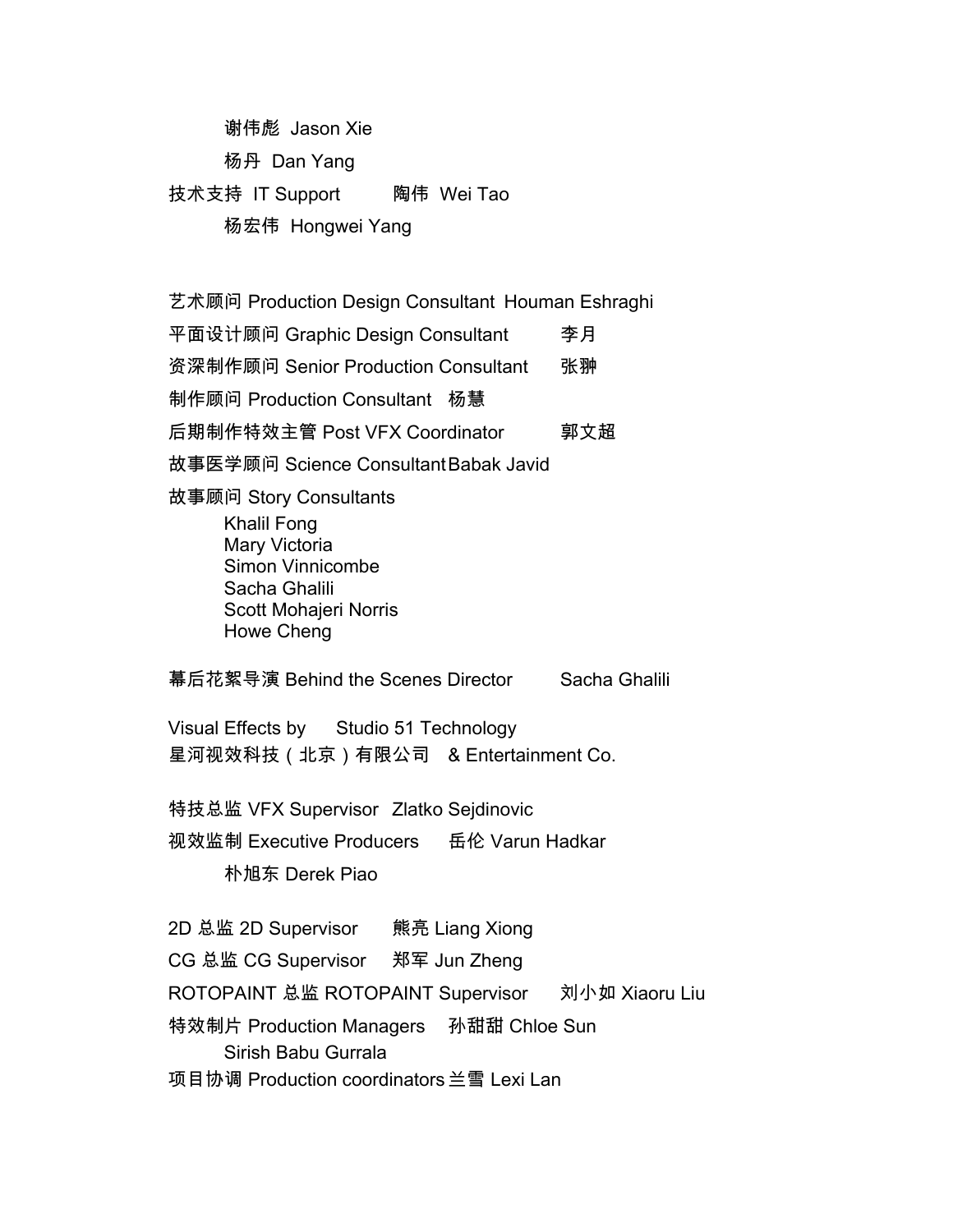沈超 Chao Shen 王海洋 Haiyang Wang CG 设计师 CG Artists Martin Jaud 彭小龙 Peng Xiaolong 靳芳菲 FangFei Jin 孙福臣 FuChen Sun 于良鹏 Liangpeng Yu 张海 Hai Zhang 单莉茹 LiRu Shan 邸思奇 SiQi Di 黄秀国 XiuGuo Huang 李晓洁 Xiaojie Li

Comp 组长 Comp Lead

YanQing Zhao 席明伟 Mingwei Xi

范鹏 Peng Fan 张岚 Lan Zhang

牛洁 Jie Niu

Comp 制作师 Comp Artists

杨向磊 Xianglei Yang 王约纳 Yuena Wang 位真真 Zhenzhen Wei 田壮壮 Zhuangzhuang Tian 袁夕夏 Xixia Yuan 韩文龙 Wenlong Han Puspendra Singh Parihar 贾旭亮 Xuliang Jia 白丽瑶 Liyao Bai 耿英明 Yingming Geng 郝晨琳 Chenlin Hao 史浩杰 Haojie Shi 杜星远 Xingyuan Du 魏世武 Shiwu Wei 邢丽媛 Liyuan Xing 石乘乘 Chengcheng Shi 马超 Chao Ma 王杜 Du Wang 樊超 Chao Fan 郭曹伊 Caoyi Guo 李晨菲 Chenfei Li 宋敏捷 Minjie Song 张帅诚 Shuaicheng Zhang 杨梦阳 Mengyang Yang 闫妍 Yan Yan 曹佳靖 Jiajing Cao 柳飞 Fei Liu 王静波 Jingbo Wang 王明 Ming Wang 段小飞 Xiaofei Duan

运营 Operations 高敏 Min Gao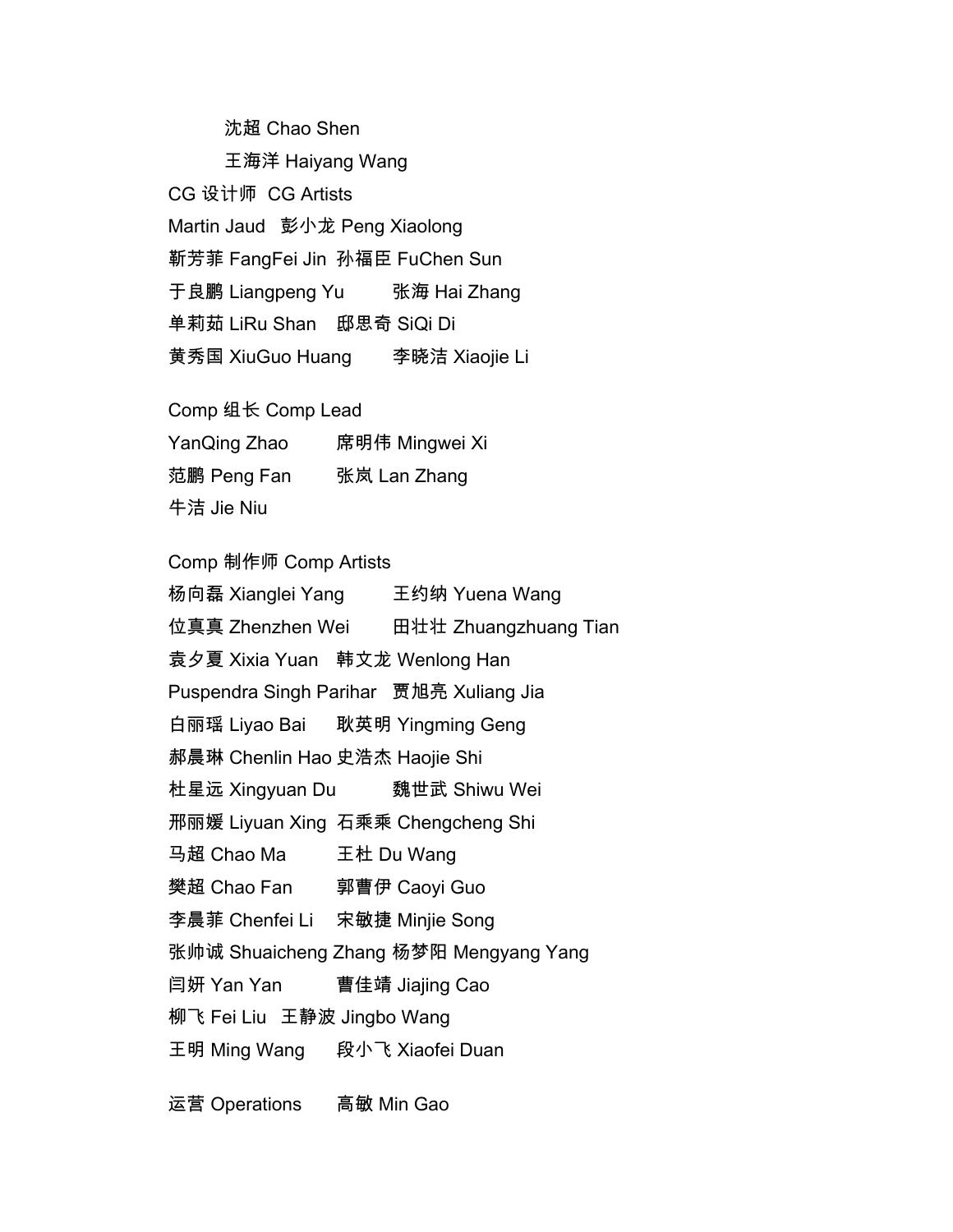$HR \downarrow \bar{\pmb{\ast}}$ 周艳萍 Yanping Zhou

张洁 Jie Zhang

行政 Admin 王一涵 Phoebe Wang 吕明慧 Minghui Lv 徐阁蔓 Geman Xu

技术支持 Tech Support 徐竞 Stephen Xu 李强 Qiang Li 李博伦 Bolun Li

财务 Accounting 李晓清 Xiaoging Li 胡剑茹 Jianru Hu 程晨 Chen Cheng

国内发行 Mainland China Distribution 大象点映 Elemeet China

总发行人 Distribution Director 吴飞跃 蔡庆增

总策划 Chief Planning Supervisor 秦晓宇 \_ 乌兰吐雅 \_ 石川

宣发总监 Publicity Director 漠蓝

宣发团队 Promotion & Distribution Team李施羽 肖副球 陈天宇 黄金辉 刘子

源

朱擎天 王娜娜 白小甜 何彤彤 陶相宇

张道江 姚沁坤

内容团队 Content Team 王雷 洪埼袁 高文丽 潘志永 刘明

> 张照 伍士统 董梦瑜 郭婧如 林秉翰

孙钦怡美 吴欣怡 张洋 邵议霆

运营团队 Operation Team 肖家峰 赵海娇 徐萌 李伟一 杨晓春

商务开拓团队 Business Development Team 卢琮年

**Filmmakers Special Thanks** 

The Sobhani, Mazloum & Walker Families The Robarts Family, 杨山, Robarts Spaces, The Morano Family, Sean J. Dunleavy, Silvia Minciarelli, Franki Ganter, 孙文童, 文洋 于柏杨 Yu Bai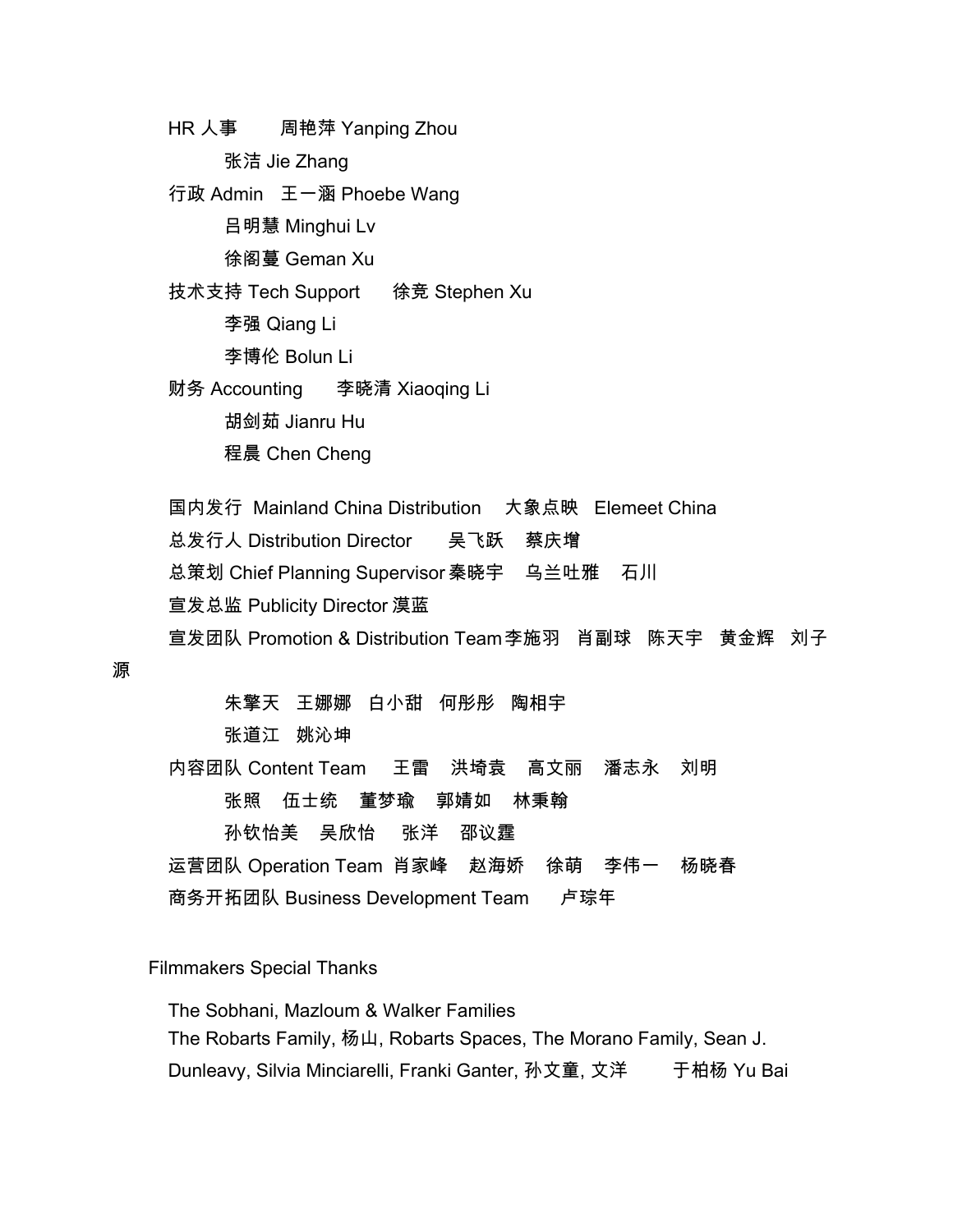Yang, 林羿辰, Bobak Tavangar, 潘孝瑜, Max Malka, Shigeto Sayama Shamim Sobhani, 张璐琪, 刘雯 Sangasar, Shahmirzad

Furniture Sponsorship by Baichuan

Camera Equipment generously provided by 黄景斌 from 上海优绩影视器材有限公司

"Spirit Lab" 镜头由 Moki Tech 张治华先生慷慨提供

"Spirit Lab" Lens generously provided by 张治华 from Moki Tech

The Producers gratefully acknowledge the contributions of Nizam Missaghi Julian and Kim MacQueen

A very special thanks to the following Artists for their invaluable contribution:

合作艺术家 Artists: 作品 Artwork:

| 罗威 Luo Wei    | 《草本系列之风中花》(布面油画)              |
|---------------|-------------------------------|
| 潘凯 Pan Kai    | 《笔划》(Stroke) (雕塑)             |
| 郑毅 Zheng Yi   | 《自画像》(布面油画), 《侏儒 No.2》(布面油画), |
|               | 《沙滩上人脸的图样》(布面油画)              |
| 李佳 Li Jia     | 《摩西场景素描》(素描绘本)                |
| 渣巴 ZAPbeijing |                               |

#### Song ("Travel Far with you")

想和你去远方 (Demo + Strings) 曲: Melodia Kong 孔艺弦 词: 申名利 & Melodia Kong 弦乐编曲及指挥:Matt Jones 孔艺弦 制作:方大同@JTW 管弦乐:Matt Jones 管弦乐队 弦乐工程:Rollin Weary @ShirkStudios 其他乐器:丁少华 ,数码 工程:Jeff Li @赋音乐工作室 Original Publisher: Fu Muse Sub-Publisher: Warner **Chappell Music, HK Limited** 

Original Music Soundtrack Available on Plaza Mayor Company

A LOTUS / FU FILMS / SHIYAN SHANGHAI CULTURE MEDIA PRODUCTION